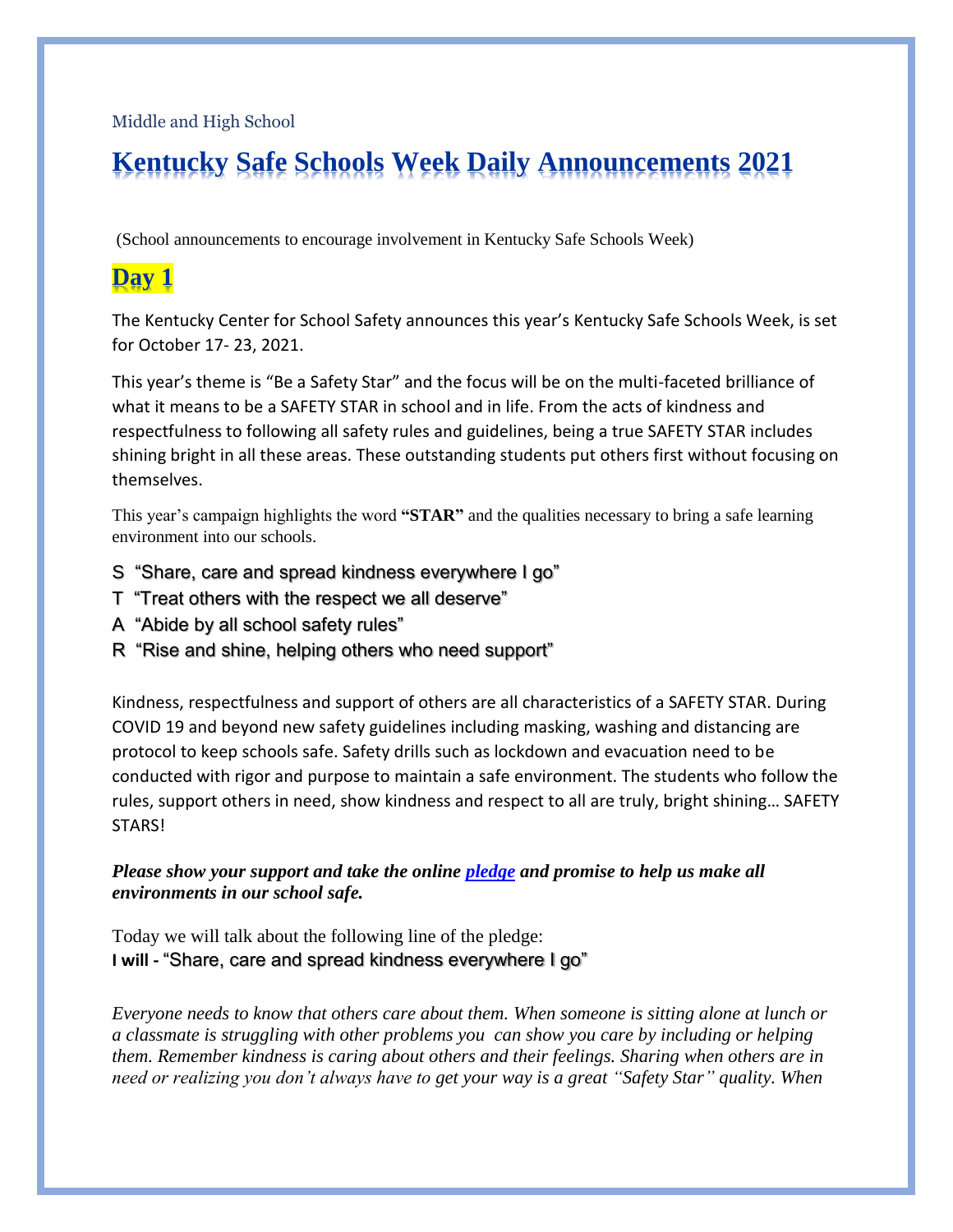*other people's feelings become important their safety and well-being will be a priority. Show that you care and spread kindness everywhere you go.* 

### Day 2

Remember this is Kentucky Safe Schools Week and we want you to join in and be part of the solution in our school to make it safe and enjoyable for everyone.

#### *Please show your support and take the online [pledge](https://kycss.org/safe-schools-week/safety-week-pledge/) and promise to help us make all environments in our school safe.*

Today we will talk about the following line of the pledge:

#### I will – "Treat others with the respect we all deserve"

*You can be a shining star as you treat others the way you want to be treated. Respecting others and their feelings will in turn be rewarding to you. When you show respect, you let others know that you admire them and appreciate their abilities. There is nothing like the feeling of knowing others respect you. When you have reached the point of mutual respect of yourself and others you are a "Safety Star".* 

### Day 3

Remember this is Kentucky Safe Schools Week and we want you to join in and be part of the solution in our school to make it safe and enjoyable for everyone.

#### *Please show your support and take the online [pledge](https://kycss.org/safe-schools-week/safety-week-pledge/) and promise to help us make all environments in our school safe.*

Today we will talk about the following line of the pledge: I will - "Abide by all school safety rules"

*Rules are important because they make everyone feel safe and give a sense of security. You may be thinking - How do rules make you feel safe? Just think about what school would be like if everyone did just what they wanted to do without consequences and rules. What would happen if there was a safety drill or lockdown and no one knew what to do. This would not only cause chaos but it would endanger you and others at your school. If you are a strong supporter of what is right and orderly you are a true "Safety Star". You can feel good about your character and the standards you possess as you follow safety rules to make sure you and your fellow classmates are top priority at your school.*